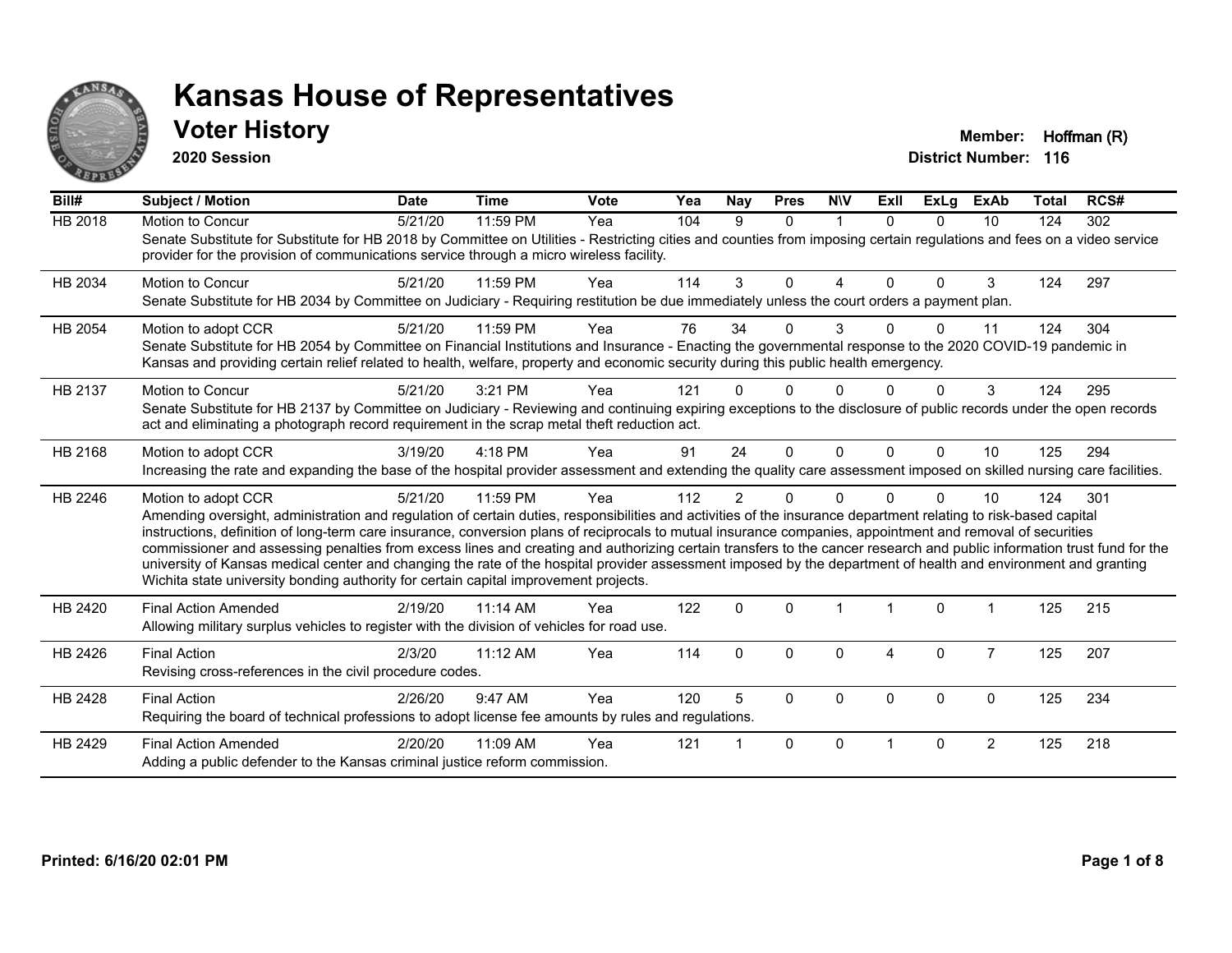

#### **Voter History Member: Hoffman (R)**

**2020 Session**

| Bill#          | <b>Subject / Motion</b>                                                                                                                                                                                     | <b>Date</b> | <b>Time</b> | <b>Vote</b> | Yea | <b>Nay</b>  | <b>Pres</b>  | <b>NIV</b>   | ExII                 | ExLg      | <b>ExAb</b>    | <b>Total</b> | RCS# |
|----------------|-------------------------------------------------------------------------------------------------------------------------------------------------------------------------------------------------------------|-------------|-------------|-------------|-----|-------------|--------------|--------------|----------------------|-----------|----------------|--------------|------|
| HB 2432        | <b>Final Action Amended</b>                                                                                                                                                                                 | 2/20/20     | 11:10 AM    | Yea         | 122 | $\Omega$    | $\mathbf{0}$ | $\Omega$     |                      | $\Omega$  | $\overline{2}$ | 125          | 219  |
|                | Creating the Kansas pesticide waste disposal program and allowing up to \$50,000 to be transferred annually from the Kansas agricultural remediation fund to a new<br>Kansas pesticide waste disposal fund. |             |             |             |     |             |              |              |                      |           |                |              |      |
| HB 2438        | <b>Final Action</b>                                                                                                                                                                                         | 2/26/20     | 9:48 AM     | Yea         | 125 | $\mathbf 0$ | $\Omega$     | $\Omega$     | $\Omega$             | $\Omega$  | $\mathbf 0$    | 125          | 235  |
|                | Allowing certain exceptions to the confidentiality of state child death review board documents.                                                                                                             |             |             |             |     |             |              |              |                      |           |                |              |      |
| <b>HB 2447</b> | <b>Final Action Amended</b>                                                                                                                                                                                 | 2/20/20     | 11:16 AM    | Nay         | 83  | 39          | $\mathbf{0}$ | $\Omega$     | $\overline{1}$       | $\Omega$  | $\overline{2}$ | 125          | 220  |
|                | Changing how two-way electronic audio-visual communication is used in courts.                                                                                                                               |             |             |             |     |             |              |              |                      |           |                |              |      |
| HB 2448        | <b>Final Action Amended</b>                                                                                                                                                                                 | 2/19/20     | 11:15 AM    | Yea         | 98  | 25          | 0            | 0            | $\overline{1}$       | $\pmb{0}$ | $\overline{1}$ | 125          | 216  |
|                | Changing penalties for crimes related to motor vehicles.                                                                                                                                                    |             |             |             |     |             |              |              |                      |           |                |              |      |
| HB 2449        | <b>Final Action</b>                                                                                                                                                                                         | 2/20/20     | $11:17$ AM  | Yea         | 99  | 23          | $\Omega$     | $\Omega$     |                      | $\Omega$  | $\overline{2}$ | 125          | 221  |
|                | Changing the requirements for board of indigents' defense services appointments.                                                                                                                            |             |             |             |     |             |              |              |                      |           |                |              |      |
| HB 2451        | <b>Final Action</b>                                                                                                                                                                                         | 2/20/20     | 11:18 AM    | Yea         | 122 | $\mathbf 0$ | $\mathbf 0$  | 0            | $\blacktriangleleft$ | $\Omega$  | $\overline{2}$ | 125          | 222  |
|                | Amending Kansas department of agriculture division of animal health license, permit and registration renewal deadlines.                                                                                     |             |             |             |     |             |              |              |                      |           |                |              |      |
| HB 2452        | <b>Final Action</b>                                                                                                                                                                                         | 2/26/20     | 9:49 AM     | Yea         | 125 | $\Omega$    | $\Omega$     | $\Omega$     | $\Omega$             | 0         | $\mathbf 0$    | 125          | 236  |
|                | Creating the Kansas reading readiness act.                                                                                                                                                                  |             |             |             |     |             |              |              |                      |           |                |              |      |
| <b>HB 2454</b> | <b>Final Action Amended</b>                                                                                                                                                                                 | 2/19/20     | 11:17 AM    | Yea         | 114 | 9           | $\Omega$     | $\mathbf{0}$ |                      | $\Omega$  | $\overline{1}$ | 125          | 217  |
|                | Self-storage unit rentals; sales and towing of property for nonpayment of rent or abandonment; contractual value of property.                                                                               |             |             |             |     |             |              |              |                      |           |                |              |      |
| HB 2456        | <b>Final Action</b>                                                                                                                                                                                         | 2/26/20     | $9:50$ AM   | Yea         | 124 |             | $\Omega$     | $\Omega$     | <sup>0</sup>         | $\Omega$  | $\Omega$       | 125          | 237  |
|                | Clarifying the definition of the term "possession" in the Kansas criminal code.                                                                                                                             |             |             |             |     |             |              |              |                      |           |                |              |      |
| HB 2462        | <b>Final Action</b>                                                                                                                                                                                         | 2/26/20     | 9:51 AM     | Yea         | 125 | $\Omega$    | $\mathbf 0$  | 0            | $\mathbf{0}$         | 0         | $\mathbf 0$    | 125          | 238  |
|                | Updating provisions related to the Kansas department of agriculture division of conservation.                                                                                                               |             |             |             |     |             |              |              |                      |           |                |              |      |
| HB 2463        | <b>Final Action Amended</b>                                                                                                                                                                                 | 2/26/20     | 9:52 AM     | Yea         | 125 | $\mathbf 0$ | $\Omega$     | $\mathbf 0$  | $\Omega$             | $\Omega$  | $\mathbf{0}$   | 125          | 239  |
|                | Amending the Kansas pesticide law's licensure requirements and the Kansas chemigation safety law's permittee requirements.                                                                                  |             |             |             |     |             |              |              |                      |           |                |              |      |
| HB 2464        | <b>Final Action Amended</b>                                                                                                                                                                                 | 2/26/20     | 9:53 AM     | Yea         | 121 | 4           | $\Omega$     | $\mathbf{0}$ | $\Omega$             | $\Omega$  | $\Omega$       | 125          | 240  |
|                | Updating egg repacking requirements for retailers.                                                                                                                                                          |             |             |             |     |             |              |              |                      |           |                |              |      |
| HB 2466        | <b>Final Action</b>                                                                                                                                                                                         | 2/10/20     | 11:10 AM    | <b>NIV</b>  | 118 |             | $\Omega$     |              | $\overline{2}$       | $\Omega$  | 3              | 125          | 212  |
|                | Enacting the Kansas taxpayer protection act; requiring the signature and tax identification number of paid tax return preparers on income tax returns; authorizing                                          |             |             |             |     |             |              |              |                      |           |                |              |      |
|                | actions to enjoin paid tax return preparers from engaging in certain conduct.                                                                                                                               |             |             |             |     |             |              |              |                      |           |                |              |      |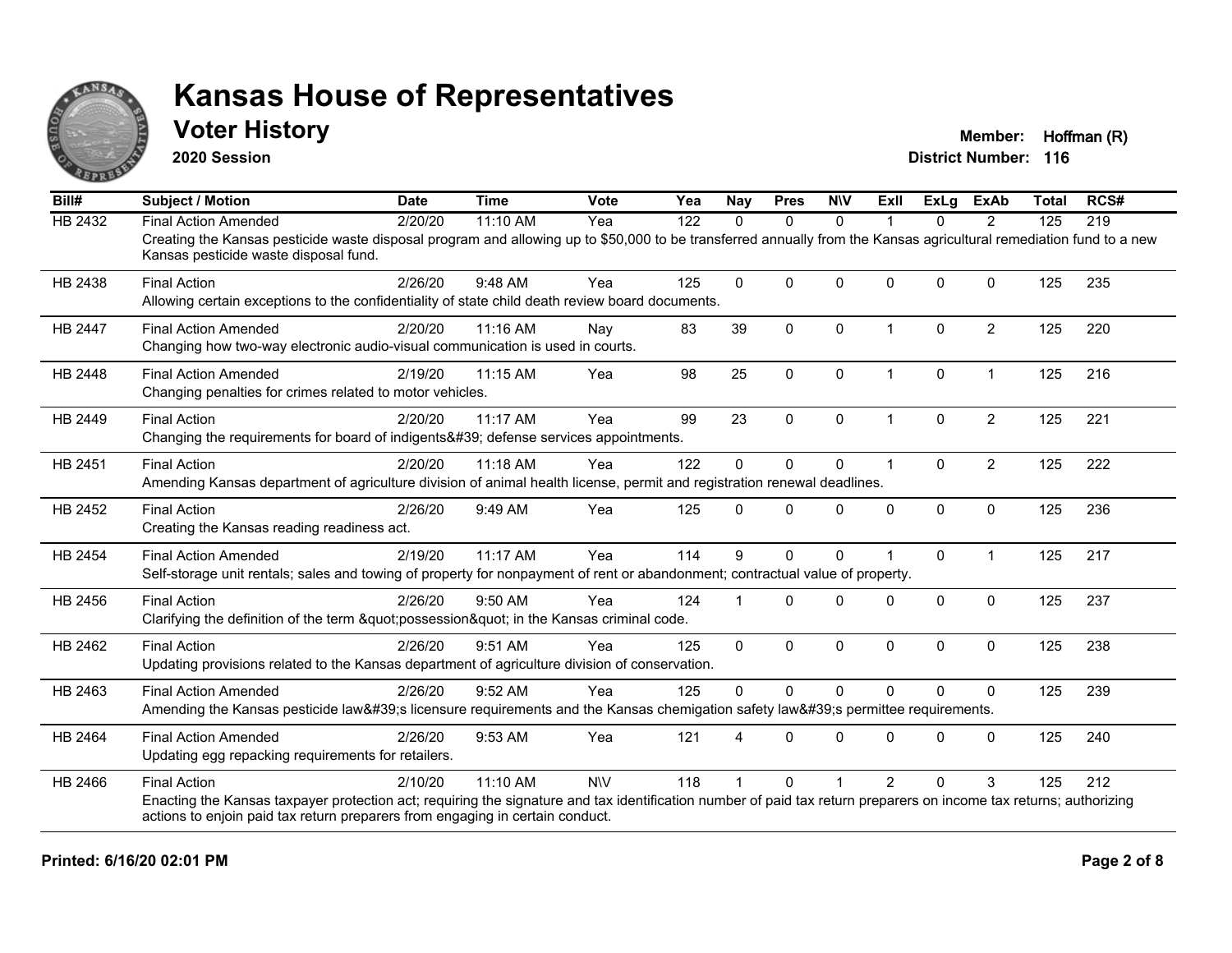

### **Voter History Member: Hoffman (R)**

**2020 Session**

| Bill#          | <b>Subject / Motion</b>                                                                                                                                             | <b>Date</b> | <b>Time</b> | Vote | $\overline{Y}$ ea | <b>Nay</b>      | <b>Pres</b>  | <b>NIV</b>  | ExII     | <b>ExLg</b>    | <b>ExAb</b>    | <b>Total</b> | RCS# |
|----------------|---------------------------------------------------------------------------------------------------------------------------------------------------------------------|-------------|-------------|------|-------------------|-----------------|--------------|-------------|----------|----------------|----------------|--------------|------|
| <b>HB 2467</b> | <b>Final Action Amended</b>                                                                                                                                         | 2/7/20      | 4:10 PM     | Yea  | 105               | $\overline{15}$ | $\mathbf{0}$ | 3           | $\Omega$ | $\overline{2}$ | $\mathbf{0}$   | 125          | 211  |
|                | Removing the spousal exception from sexual battery and requiring a domestic violence offender assessment on a first conviction of domestic battery.                 |             |             |      |                   |                 |              |             |          |                |                |              |      |
| HB 2469        | <b>Final Action Amended</b>                                                                                                                                         | 2/26/20     | 9:54 AM     | Yea  | 120               | 5               | $\Omega$     | $\Omega$    | $\Omega$ | $\Omega$       | $\Omega$       | 125          | 241  |
|                | Extending terminal medical release to inmates in the custody of the department of corrections with a condition likely to cause death within 120 days.               |             |             |      |                   |                 |              |             |          |                |                |              |      |
| HB 2470        | <b>Final Action</b>                                                                                                                                                 | 2/26/20     | 9:55 AM     | Yea  | 125               | $\Omega$        | $\mathbf{0}$ | $\Omega$    | $\Omega$ | $\mathbf 0$    | $\mathbf{0}$   | 125          | 242  |
|                | Clarifying jurisdiction and supervision of offenders in a certified drug abuse treatment program.                                                                   |             |             |      |                   |                 |              |             |          |                |                |              |      |
| HB 2479        | <b>Final Action</b>                                                                                                                                                 | 2/26/20     | $9:56$ AM   | Yea  | 125               | $\Omega$        | $\mathbf{0}$ | $\Omega$    | $\Omega$ | $\Omega$       | $\mathbf 0$    | 125          | 243  |
|                | Codifying the NAIC corporate governance model regulation into statute.                                                                                              |             |             |      |                   |                 |              |             |          |                |                |              |      |
| HB 2480        | <b>Final Action</b>                                                                                                                                                 | 2/26/20     | 9:57 AM     | Yea  | 125               | $\Omega$        | $\Omega$     | $\Omega$    | $\Omega$ | $\Omega$       | $\Omega$       | 125          | 244  |
|                | Updating the definition of long-term care insurance contained in the long-term care insurance act.                                                                  |             |             |      |                   |                 |              |             |          |                |                |              |      |
| HB 2487        | <b>Emergency Final Action</b>                                                                                                                                       | 2/26/20     | 4:22 PM     | Yea  | 118               | $\overline{7}$  | $\mathbf{0}$ | $\Omega$    | $\Omega$ | $\Omega$       | $\Omega$       | 125          | 262  |
|                | Including emotional disability rather than emotional disturbance in the definitions of "children with disabilities" and "individuals with disabilities. "           |             |             |      |                   |                 |              |             |          |                |                |              |      |
| HB 2490        | <b>Final Action</b>                                                                                                                                                 | 3/12/20     | 11:21 AM    | Yea  | 118               | $\overline{2}$  | $\mathbf{0}$ | $\Omega$    |          | $\Omega$       | 4              | 125          | 276  |
|                | Kansas corporation NOL carryforward extension.                                                                                                                      |             |             |      |                   |                 |              |             |          |                |                |              |      |
| HB 2495        | <b>Final Action</b>                                                                                                                                                 | 2/26/20     | 9:58 AM     | Yea  | 125               | $\mathbf 0$     | $\Omega$     | $\mathbf 0$ | $\Omega$ | $\Omega$       | $\mathbf 0$    | 125          | 245  |
|                | Authorizing the crime victims compensation board to waive application time restrictions for a victim of a sexually violent crime to receive compensation for mental |             |             |      |                   |                 |              |             |          |                |                |              |      |
|                | health counseling.                                                                                                                                                  |             |             |      |                   |                 |              |             |          |                |                |              |      |
| HB 2496        | <b>Final Action</b>                                                                                                                                                 | 2/26/20     | 9:59 AM     | Yea  | 125               | $\Omega$        | $\mathbf{0}$ | $\Omega$    | $\Omega$ | $\Omega$       | $\Omega$       | 125          | 246  |
|                | Authorizing court services officers and community corrections officers to provide a certification of identification to offenders.                                   |             |             |      |                   |                 |              |             |          |                |                |              |      |
| HB 2500        | <b>Emergency Final Action Amended</b>                                                                                                                               | 2/20/20     | 11:48 AM    | Yea  | 122               | <sup>0</sup>    | $\Omega$     | $\Omega$    |          | $\Omega$       | $\overline{2}$ | 125          | 226  |
|                | Amending the Kansas power of attorney act regarding the form of a power of attorney and the duties of third parties relying and acting on a power of attorney.      |             |             |      |                   |                 |              |             |          |                |                |              |      |
| HB 2501        | <b>Final Action Amended</b>                                                                                                                                         | 2/20/20     | 11:19 AM    | Yea  | 119               | 3               | $\mathbf{0}$ | $\Omega$    |          | $\Omega$       | $\overline{2}$ | 125          | 223  |
|                | Allowing salvage vehicle pools to apply for ownership documents for vehicles that are disclaimed by insurance companies.                                            |             |             |      |                   |                 |              |             |          |                |                |              |      |
| HB 2503        | <b>Final Action Amended</b>                                                                                                                                         | 2/26/20     | 10:00 AM    | Yea  | 125               | $\Omega$        | $\Omega$     | $\mathbf 0$ | $\Omega$ | $\Omega$       | $\Omega$       | 125          | 247  |
|                | Authorizing the transfer of \$268,412,000 from the state general fund to the KPERS fund during fiscal year 2020 and eliminating certain level-dollar employer       |             |             |      |                   |                 |              |             |          |                |                |              |      |
|                | contribution payments.                                                                                                                                              |             |             |      |                   |                 |              |             |          |                |                |              |      |
| HB 2506        | <b>EFA Sub Bill Amended</b>                                                                                                                                         | 2/26/20     | $4:26$ PM   | Yea  | 123               | $\mathcal{P}$   | $\Omega$     | $\Omega$    | $\Omega$ | $\Omega$       | $\Omega$       | 125          | 265  |
|                | Expanding the military spouse and servicemember's expedited licensure law to certain other license, certificate or registration applicants.                         |             |             |      |                   |                 |              |             |          |                |                |              |      |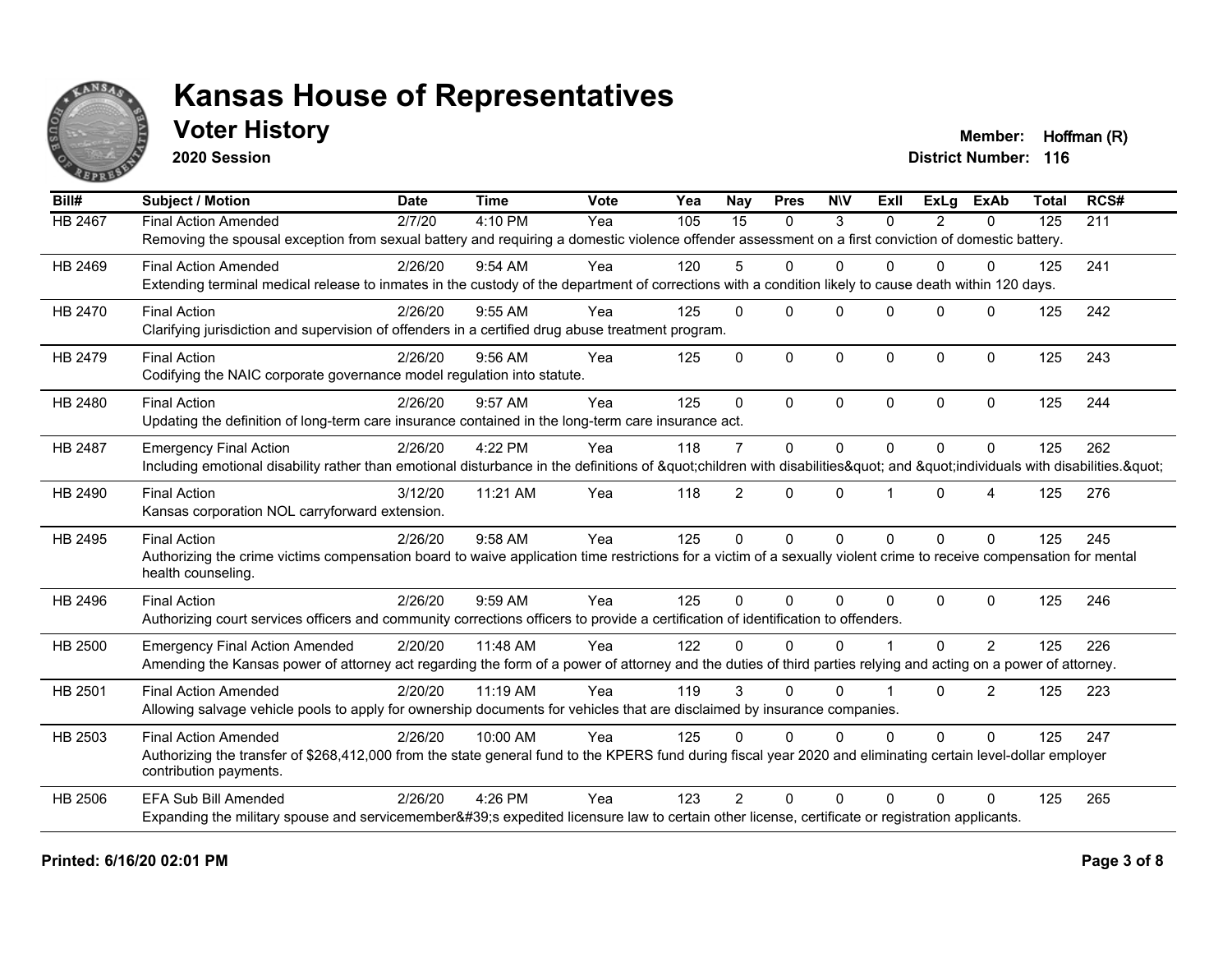

### **Voter History Member: Hoffman (R)**

**2020 Session**

| Bill#          | <b>Subject / Motion</b>                                                                                                                                                                                                                                                                                                                                                                                                                                                                                                                             | <b>Date</b> | <b>Time</b> | <b>Vote</b> | Yea | <b>Nay</b>      | <b>Pres</b>    | <b>NIV</b>   | ExII         | <b>ExLg</b>  | <b>ExAb</b>    | <b>Total</b>     | RCS# |
|----------------|-----------------------------------------------------------------------------------------------------------------------------------------------------------------------------------------------------------------------------------------------------------------------------------------------------------------------------------------------------------------------------------------------------------------------------------------------------------------------------------------------------------------------------------------------------|-------------|-------------|-------------|-----|-----------------|----------------|--------------|--------------|--------------|----------------|------------------|------|
| <b>HB 2507</b> | <b>Final Action Amended</b><br>Liability protection for businesses that participate in high school work-based learning programs.                                                                                                                                                                                                                                                                                                                                                                                                                    | 2/26/20     | 10:01 AM    | Yea         | 97  | $\overline{27}$ | $\overline{1}$ | $\Omega$     | $\Omega$     | $\Omega$     | $\Omega$       | $\overline{125}$ | 248  |
| HB 2509        | <b>Emergency Final Action</b><br>Vacating certain blocks in the original town plat set aside for a college and a park of the city of Americus and vesting fee simple title in the city.                                                                                                                                                                                                                                                                                                                                                             | 2/26/20     | 4:22 PM     | Yea         | 122 | 3               | $\Omega$       | 0            | <sup>0</sup> | $\Omega$     | $\mathbf 0$    | 125              | 263  |
| HB 2510        | <b>Emergency Final Action</b><br>Special districts may be dissolved and responsibilities assumed by a city.                                                                                                                                                                                                                                                                                                                                                                                                                                         | 2/26/20     | 4:29 PM     | Yea         | 122 | 3               | $\Omega$       | $\mathbf{0}$ | $\Omega$     | $\Omega$     | $\mathbf 0$    | 125              | 267  |
| HB 2510        | Motion to adopt CCR<br>Creating the Kansas promise scholarship act; requiring a Kansas foster care children annual academic report card; authorizing the state board of regents on behalf of<br>Kansas state university to sell certain real property in Saline county; providing payment or waiver of tuition for certain dually or concurrently enrolled students;<br>authorizing the practice of the healing arts by healing arts school clinics; providing ACT college entrance exams and workkeys assessments to nonpublic school<br>students. | 5/21/20     | 11:59 PM    | Yea         | 110 | 3               | $\Omega$       |              | <sup>0</sup> | $\Omega$     | 10             | 124              | 300  |
| HB 2515        | <b>Emergency Final Action Amended</b><br>Creating the Kansas promise scholarship program.                                                                                                                                                                                                                                                                                                                                                                                                                                                           | 2/20/20     | 11:47 AM    | Yea         | 116 | 6               | $\Omega$       | $\Omega$     |              | $\mathbf{0}$ | 2              | 125              | 225  |
| HB 2516        | <b>Final Action Amended</b><br>Enacting the first-time home buyer savings account act.                                                                                                                                                                                                                                                                                                                                                                                                                                                              | 2/26/20     | 10:03 AM    | Yea         | 123 | $\overline{2}$  | $\mathbf 0$    | 0            | $\Omega$     | 0            | $\mathbf 0$    | 125              | 249  |
| <b>HB 2518</b> | <b>Final Action</b><br>Counting any crime with a domestic violence designation as a prior conviction under domestic battery.                                                                                                                                                                                                                                                                                                                                                                                                                        | 2/26/20     | 10:04 AM    | Yea         | 125 | $\Omega$        | $\Omega$       | 0            | $\Omega$     | $\mathbf 0$  | $\mathbf 0$    | 125              | 250  |
| HB 2521        | <b>Emergency Final Action Amended</b><br>Enacting the revised uniform athlete agents act.                                                                                                                                                                                                                                                                                                                                                                                                                                                           | 2/20/20     | 11:49 AM    | Yea         | 122 | $\Omega$        | $\Omega$       | $\Omega$     |              | $\Omega$     | $\overline{2}$ | 125              | 227  |
| <b>HB 2524</b> | <b>Final Action</b><br>Updating motor carrier laws and regulation of motor carriers by the state corporation commission.                                                                                                                                                                                                                                                                                                                                                                                                                            | 2/17/20     | 11:24 AM    | Yea         | 118 | $\Omega$        | $\Omega$       | $\Omega$     | 3            | $\Omega$     | $\overline{4}$ | 125              | 213  |
| HB 2528        | <b>Final Action</b><br>Providing for all vehicles more than 35 years old to qualify as an antique vehicle.                                                                                                                                                                                                                                                                                                                                                                                                                                          | 2/26/20     | 10:05 AM    | Yea         | 124 |                 | $\mathbf{0}$   | $\Omega$     | $\Omega$     | 0            | $\mathbf 0$    | 125              | 251  |
| HB 2540        | <b>Emergency Final Action Amended</b><br>Requiring moneys attributable to at-risk student weighting be expended for approved at-risk educational programs.                                                                                                                                                                                                                                                                                                                                                                                          | 2/26/20     | 4:37 PM     | Yea         | 111 | 14              | $\Omega$       | $\mathbf 0$  | $\Omega$     | 0            | $\mathbf 0$    | 125              | 274  |
| HB 2546        | <b>Final Action</b><br>Creating the crime of sexual extortion and adding the crime to the Kansas offender registration act.                                                                                                                                                                                                                                                                                                                                                                                                                         | 2/26/20     | 10:06 AM    | Yea         | 125 | U               | $\mathbf 0$    | 0            | $\Omega$     | $\Omega$     | $\mathbf 0$    | 125              | 252  |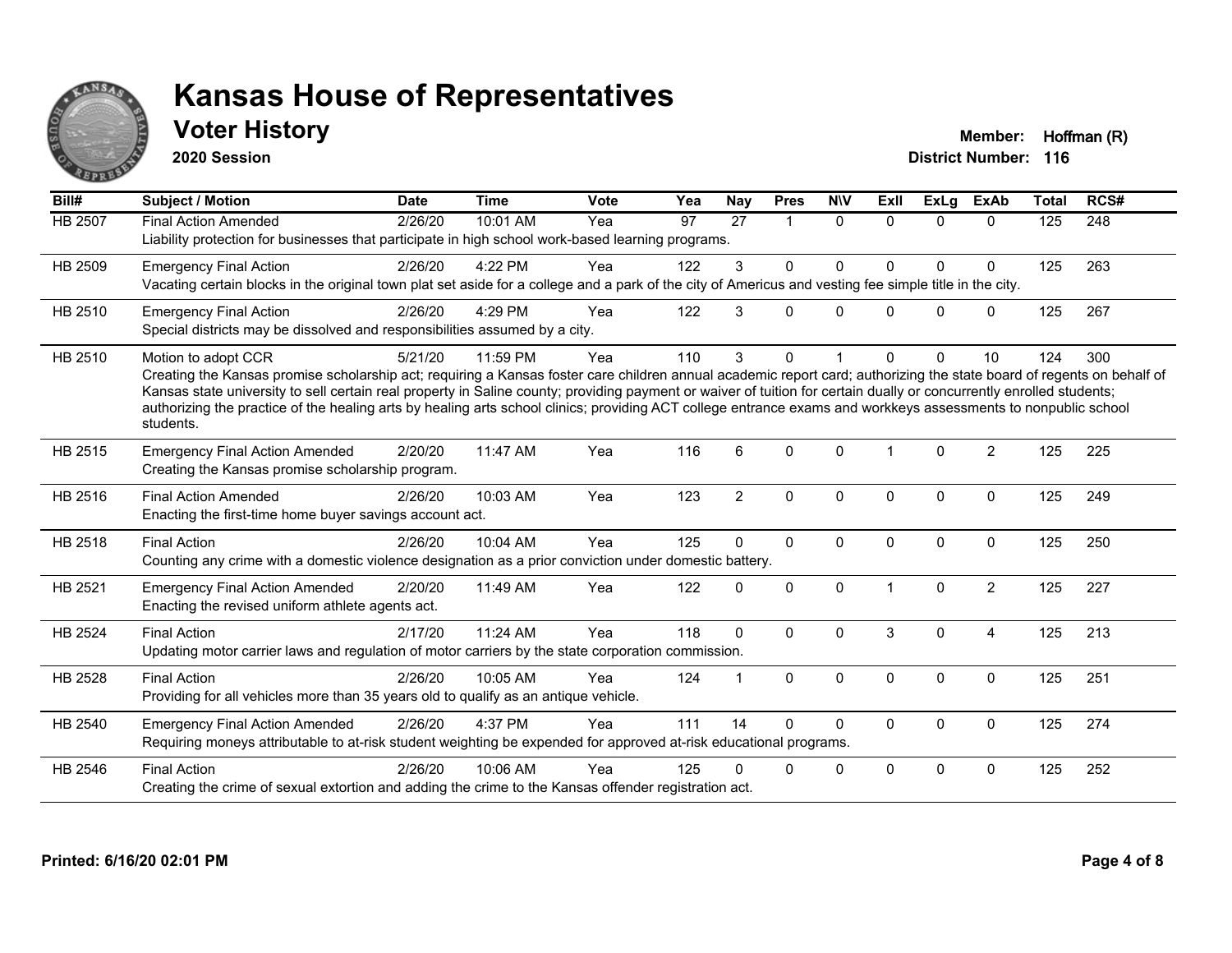

**2020 Session**

**Voter History Member: Hoffman (R)** 

| Bill#          | <b>Subject / Motion</b>                                                                                                                                                                                                                                                                                         | <b>Date</b> | <b>Time</b> | Vote | Yea | Nay            | <b>Pres</b>             | <b>NIV</b>   | ExII           | ExLa         | <b>ExAb</b>    | <b>Total</b> | RCS# |
|----------------|-----------------------------------------------------------------------------------------------------------------------------------------------------------------------------------------------------------------------------------------------------------------------------------------------------------------|-------------|-------------|------|-----|----------------|-------------------------|--------------|----------------|--------------|----------------|--------------|------|
| HB 2547        | <b>Final Action Amended</b><br>Making changes to suspended drivers' license requirements.                                                                                                                                                                                                                       | 2/26/20     | 10:07 AM    | Yea  | 125 | 0              | $\mathbf{0}$            | $\mathbf 0$  | $\Omega$       | $\mathbf{0}$ | $\mathbf{0}$   | 125          | 253  |
| HB 2548        | <b>Final Action Amended</b><br>Claims against the state submitted by the Joint Committee on Special Claims Against the State.                                                                                                                                                                                   | 3/13/20     | 8:19 AM     | Yea  | 115 |                | $\Omega$                | $\mathbf{0}$ | $\overline{2}$ | $\Omega$     | $\overline{7}$ | 125          | 282  |
| HB 2554        | <b>Final Action</b><br>Enacting the uniform fiduciary income and principal act (UFIPA).                                                                                                                                                                                                                         | 2/26/20     | 10:08 AM    | Yea  | 125 | $\Omega$       | $\mathbf{0}$            | $\Omega$     | $\Omega$       | $\Omega$     | $\Omega$       | 125          | 254  |
| HB 2571        | <b>Final Action Amended</b><br>Club and drinking establishment liquor license eligibility; spouse is a law enforcement officer in another county.                                                                                                                                                               | 3/12/20     | 11:22 AM    | Yea  | 108 | 12             | 0                       | 0            |                | $\mathbf{0}$ | 4              | 125          | 277  |
| HB 2575        | <b>Emergency Final Action Amended</b><br>Amending the Kansas drycleaner environmental response act to change the required deductible rate, environmental surcharge rate and penalty fine amount.                                                                                                                | 2/26/20     | 4:31 PM     | Nay  | 95  | 29             |                         | $\mathbf 0$  | $\Omega$       | $\Omega$     | $\Omega$       | 125          | 269  |
| HB 2583        | <b>Emergency Final Action</b><br>Clarify the vacation of territory from city boundaries or release of easements.                                                                                                                                                                                                | 2/26/20     | 4:35 PM     | Yea  | 124 |                | $\Omega$                | $\Omega$     | $\Omega$       | $\Omega$     | $\Omega$       | 125          | 273  |
| HB 2585        | <b>Emergency Final Action Amended</b><br>Amending the Kansas drycleaner environmental response act to change the required deductible rate, environmental surcharge rate and penalty fine amount.                                                                                                                | 2/26/20     | 4:27 PM     | Yea  | 123 | $\overline{2}$ | $\Omega$                | $\mathbf{0}$ | $\Omega$       | $\Omega$     | $\Omega$       | 125          | 266  |
| HB 2585        | <b>Motion to Concur</b><br>Senate Substitute for HB 2585 by Committee on Utilities - Exempting certain public utilities from Kansas income taxation and allowing the state corporation<br>commission to approve certain contract and reduced electric rates and associated cost recovery from all rate classes. | 5/21/20     | 3:59 PM     | Yea  | 75  | 45             |                         | $\Omega$     |                | $\Omega$     | 3              | 124          | 296  |
| <b>HB 2587</b> | <b>Final Action</b><br>Allowing venue for an agency adoption to be where a state agency or their subcontracting agencies have offices when the state is the agency.                                                                                                                                             | 2/26/20     | 10:09 AM    | Yea  | 124 |                | $\Omega$                | $\Omega$     | U              | $\Omega$     | $\Omega$       | 125          | 255  |
| HB 2595        | <b>Final Action Amended</b><br>Eliminating the 30-day delay before offering state surplus property for sale to the general public.                                                                                                                                                                              | 2/20/20     | 11:20 AM    | Yea  | 118 | 3              | $\overline{\mathbf{1}}$ | $\Omega$     |                | $\Omega$     | 2              | 125          | 224  |
| HB 2596        | <b>Final Action Amended</b><br>Allowing an alcoholic liquor manufacturer to obtain a drinking establishment license under certain conditions.                                                                                                                                                                   | 3/12/20     | 11:23 AM    | Yea  | 113 |                | $\Omega$                | $\Omega$     |                | $\Omega$     | $\overline{4}$ | 125          | 278  |
| HB 2618        | <b>Emergency Final Action Amended</b><br>Establishing a state broadband grant program under the department of commerce to encourage the deployment of broadband in the state.                                                                                                                                   | 2/26/20     | 4:33 PM     | Yea  | 120 | 5              | $\Omega$                | $\mathbf{0}$ | $\Omega$       | $\Omega$     | $\Omega$       | 125          | 271  |
| HB 2619        | <b>Final Action</b><br>Adjusting the frequency of the KPERS actuarial experience study.                                                                                                                                                                                                                         | 2/26/20     | 10:10 AM    | Yea  | 118 |                | $\Omega$                | $\Omega$     | $\Omega$       | $\Omega$     | $\mathbf{0}$   | 125          | 256  |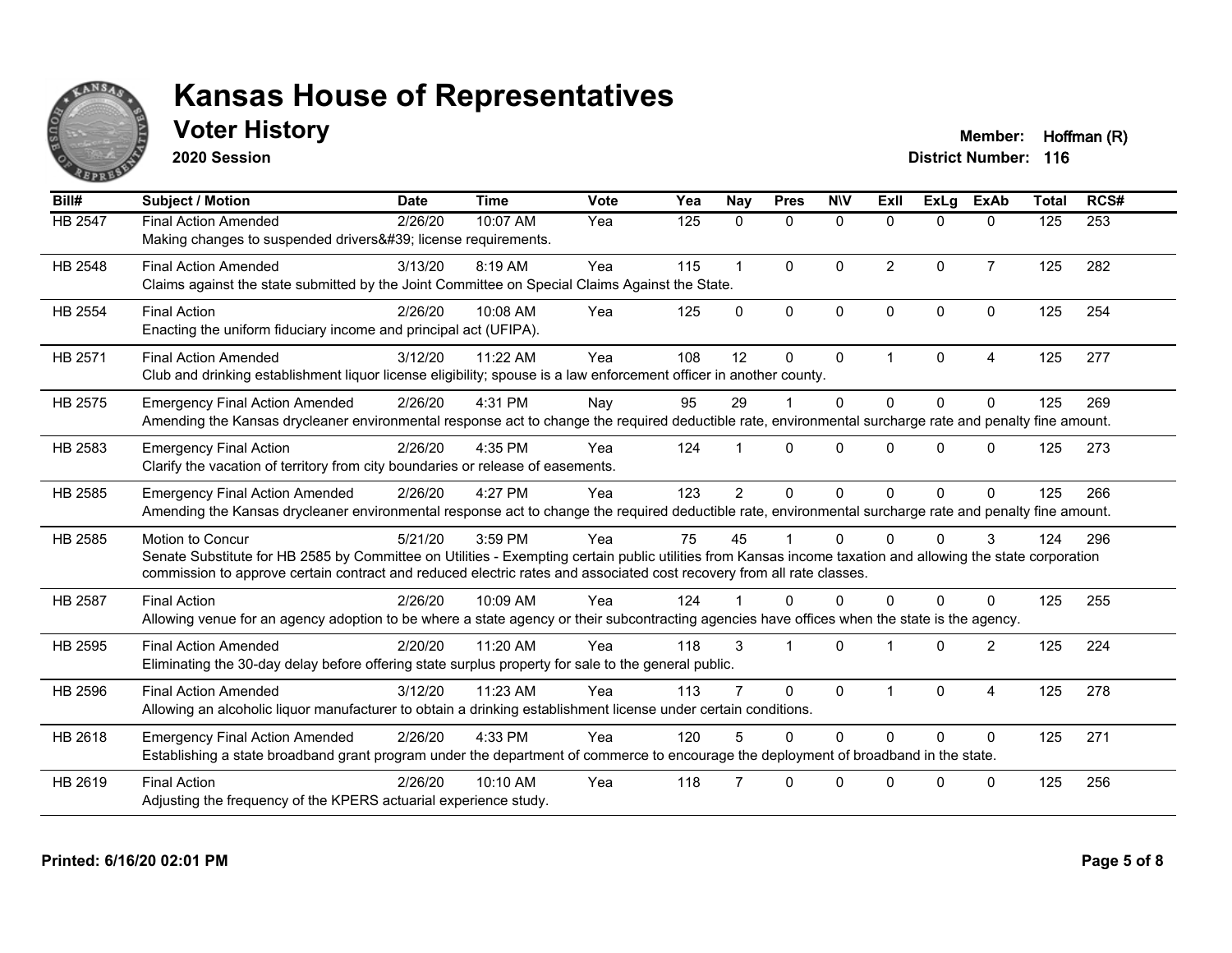

#### **Voter History Member: Hoffman (R)**

**2020 Session**

| Bill#           | <b>Subject / Motion</b>                                                                                                                                                                                                                                                                                                                                                                                                                                                                                                                                                                                                                                                                                                                                                                                                                                                                                                                                                                                       | <b>Date</b> | <b>Time</b> | <b>Vote</b> | Yea | <b>Nay</b> | <b>Pres</b> | <b>NIV</b> | ExII           | ExLa     | <b>ExAb</b>    | <b>Total</b> | RCS# |
|-----------------|---------------------------------------------------------------------------------------------------------------------------------------------------------------------------------------------------------------------------------------------------------------------------------------------------------------------------------------------------------------------------------------------------------------------------------------------------------------------------------------------------------------------------------------------------------------------------------------------------------------------------------------------------------------------------------------------------------------------------------------------------------------------------------------------------------------------------------------------------------------------------------------------------------------------------------------------------------------------------------------------------------------|-------------|-------------|-------------|-----|------------|-------------|------------|----------------|----------|----------------|--------------|------|
| <b>HB 2619</b>  | Motion to Concur<br>Senate Substitute for HB 2619 by Committee on Financial Institutions and Insurance - Enacting the Kansas economic recovery loan deposit program, updating field of<br>membership requirements of credit unions and allowing privilege tax deductions on agricultural real estate loans and single family residence loans.                                                                                                                                                                                                                                                                                                                                                                                                                                                                                                                                                                                                                                                                 | 5/21/20     | 11:59 PM    | Yea         | 114 | 3          | $\Omega$    | $\Omega$   | $\Omega$       | $\Omega$ | 7              | 124          | 298  |
| HB 2646         | <b>Final Action</b><br>Allowing the attorney general to coordinate training for law enforcement agencies on missing and murdered indigenous people.                                                                                                                                                                                                                                                                                                                                                                                                                                                                                                                                                                                                                                                                                                                                                                                                                                                           | 2/26/20     | 10:11 AM    | Yea         | 125 | O.         | $\Omega$    |            |                | U        | $\Omega$       | 125          | 257  |
| HB 2689         | <b>Final Action Amended</b><br>Amending the angel investor tax credit with respect to the definition of qualified securities, tax credit limitations and amounts, investor requirements and extending the<br>date that credits may be allowed.                                                                                                                                                                                                                                                                                                                                                                                                                                                                                                                                                                                                                                                                                                                                                                | 3/13/20     | 8:23 AM     | Yea         | 103 | 12         |             | $\Omega$   | $\overline{2}$ | $\Omega$ | $\overline{7}$ | 125          | 283  |
| HB 2695         | <b>Emergency Final Action</b><br>Allowing special agents from the department of corrections to attend the Kansas law enforcement training center.                                                                                                                                                                                                                                                                                                                                                                                                                                                                                                                                                                                                                                                                                                                                                                                                                                                             | 2/26/20     | 4:34 PM     | Yea         | 125 | 0          | 0           | $\Omega$   | 0              | $\Omega$ | $\Omega$       | 125          | 272  |
| HB 2699         | <b>Final Action</b><br>Requiring court services officers to assist with child in need of care cases when directed by a judge.                                                                                                                                                                                                                                                                                                                                                                                                                                                                                                                                                                                                                                                                                                                                                                                                                                                                                 | 2/26/20     | 10:13 AM    | Yea         | 105 | 20         | $\Omega$    | $\Omega$   | $\Omega$       | $\Omega$ | $\mathbf{0}$   | 125          | 258  |
| HB 2702         | <b>Emergency Final Action</b><br>Decoupling the KIT and KIR workforce training programs from the high performance incentive fund program and enhancing the workforce training tax credit.                                                                                                                                                                                                                                                                                                                                                                                                                                                                                                                                                                                                                                                                                                                                                                                                                     | 2/26/20     | 4:32 PM     | Yea         | 125 | 0          | $\Omega$    | $\Omega$   | $\Omega$       | $\Omega$ | $\Omega$       | 125          | 270  |
| HB 2702         | Motion to adopt CCR<br>Enacting the Kansas taxpayer protection act; establishing notice and public hearing requirements prior to approval by a governing body to exceed its revenue neutral<br>rate for the imposition of property tax and discontinuing the city and county tax lid; providing a waiver of interest and fees on certain delinquent property taxes for a<br>period of time and delaying preparation of delinquent real estate tax list and notice; prohibiting valuation increase for real property solely as the result of normal repair,<br>replacement or maintenance of existing structure; providing for county treasurers to establish a payment plan for the payment of delinquent or nondelinquent taxes;<br>requiring the state board of tax appeals to serve orders and notices by electronic means if requested by the party; prohibiting county appraisers and the state board of<br>tax appeals from increasing the valuation of county appraised property in valuation appeals. | 5/21/20     | 11:59 PM    | Yea         | 89  | 28         | 0           | $\Omega$   |                | $\Omega$ | 7              | 124          | 299  |
| HB 2708         | <b>Emergency Final Action</b><br>Creating a drug abuse treatment program for people on diversion and allowing county attorneys to enter into agreements with court services and community<br>corrections for supervision.                                                                                                                                                                                                                                                                                                                                                                                                                                                                                                                                                                                                                                                                                                                                                                                     | 2/26/20     | 4:23 PM     | Yea         | 125 | 0          | $\Omega$    | $\Omega$   | $\Omega$       | $\Omega$ | $\Omega$       | 125          | 264  |
| HB 2713         | <b>Emergency Final Action Amended</b><br>Enacting the revised uniform law on notarial acts.                                                                                                                                                                                                                                                                                                                                                                                                                                                                                                                                                                                                                                                                                                                                                                                                                                                                                                                   | 2/26/20     | 4:30 PM     | Yea         | 122 | 3          | $\Omega$    | $\Omega$   | $\Omega$       | $\Omega$ | $\Omega$       | 125          | 268  |
| <b>HCR 5025</b> | <b>EFA Amend and Debate</b><br>Ratifying and providing the continuation of the March 12, 2020, state of disaster emergency declaration for the state of Kansas.                                                                                                                                                                                                                                                                                                                                                                                                                                                                                                                                                                                                                                                                                                                                                                                                                                               | 3/13/20     | 11:21 AM    | Yea         | 116 | U          | 0           | ∩          | 2              | 0        | 7              | 125          | 284  |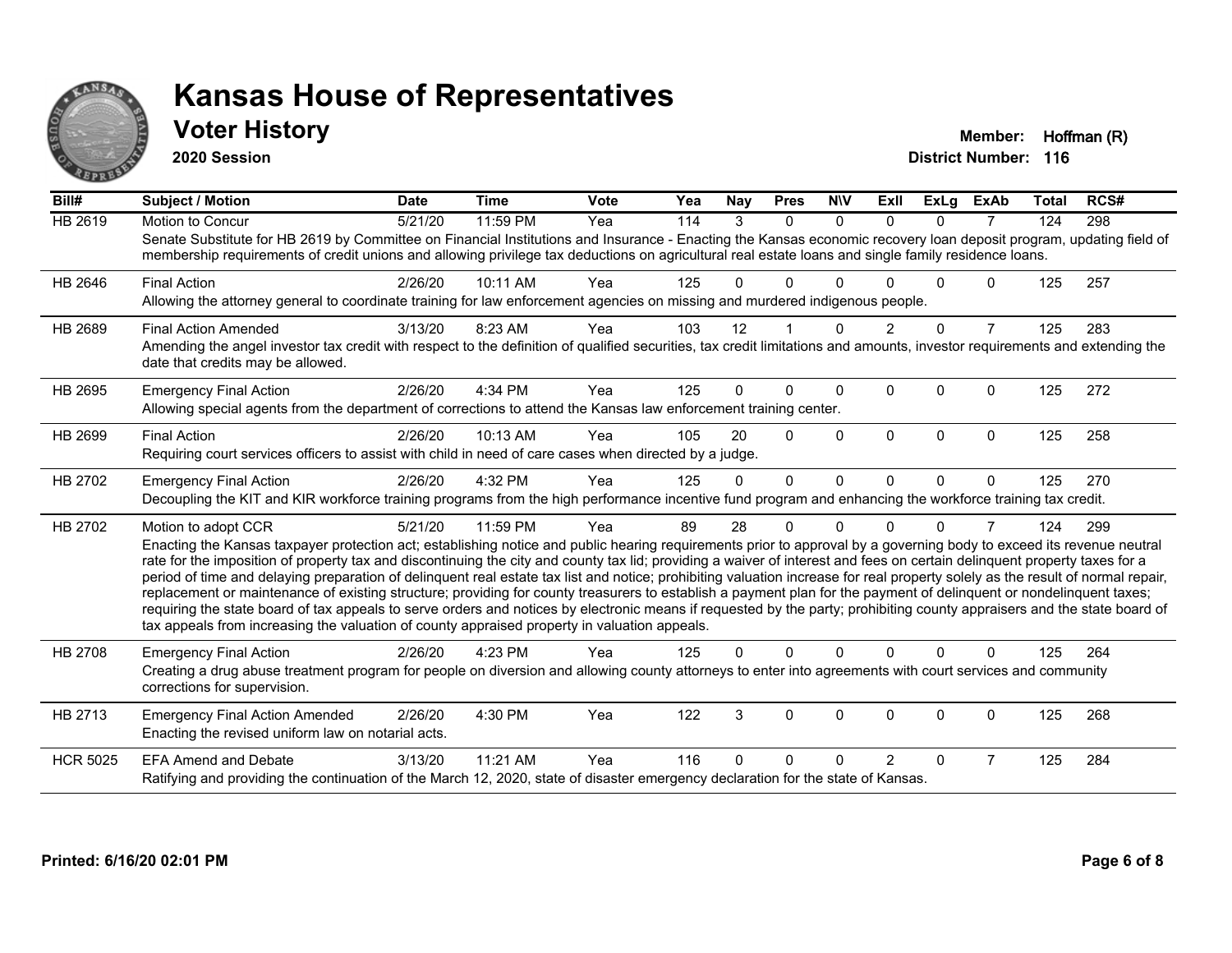

#### **Voter History Member: Hoffman (R)**

**2020 Session**

| Bill#           | Subject / Motion                                                                                                                                                                                                                                                                  | <b>Date</b> | <b>Time</b> | <b>Vote</b> | Yea | <b>Nay</b> | <b>Pres</b> | <b>NIV</b> | ExII           | <b>ExLg</b>    | <b>ExAb</b> | Total | RCS# |
|-----------------|-----------------------------------------------------------------------------------------------------------------------------------------------------------------------------------------------------------------------------------------------------------------------------------|-------------|-------------|-------------|-----|------------|-------------|------------|----------------|----------------|-------------|-------|------|
| <b>HCR 5025</b> | Motion to adopt CCR<br>Ratifying and providing the continuation of the March 12, 2020, state of disaster emergency declaration for the state of Kansas, subject to limitations.                                                                                                   | 3/19/20     | 4:11 PM     | Yea         | 115 | 0          | 0           | 0          | $\Omega$       | $\Omega$       | 10          | 125   | 293  |
| <b>SB 27</b>    | <b>EFA Amend and Debate</b><br>House Substitute for SB 27 by Committee on Commerce, Labor and Economic Development - Providing for a maximum of 26 weeks of unemployment insurance<br>benefits and compensation for the pre-payment waiting period.                               | 3/17/20     | $1:02$ PM   | Yea         | 119 |            | 0           | U          |                | <sup>0</sup>   |             | 125   | 288  |
| <b>SB 66</b>    | Motion to adopt CCR<br>Appropriations for Fy 2020, 2021 and 2022 for various state agencies.                                                                                                                                                                                      | 3/19/20     | 3:52 PM     | Yea         | 99  | 16         | $\Omega$    | $\Omega$   | 0              | 0              | 10          | 125   | 292  |
| SB 102          | <b>EFA Amend and Debate</b><br>House Substitutes for SB 102 by Committee on Judiciary - Allowing the chief justice of the Kansas supreme court to extend or suspend deadlines or time limitations to<br>secure the health and safety of court users, staff and judicial officers. | 3/16/20     | 12:13 PM    | Yea         | 113 | 5          | 0           | $\Omega$   | 3              | $\Omega$       | 4           | 125   | 285  |
| SB 142          | EFA Sub Bill Amended<br>House Substitute for SB No. 142 by House Committee on K-12 Education Budget - Authorizing the state board of education to grant waivers for school districts from<br>the requirement to provide a minimum number of school hours during the school term.  | 3/17/20     | 10:31 AM    | Yea         | 117 | 2          | ŋ           | 0          | 2              |                |             | 125   | 287  |
| SB 155          | <b>Final Action</b><br>Cemetery district territory deannexed from the territory of Valley Center.                                                                                                                                                                                 | 2/7/20      | 4:08 PM     | Yea         | 119 |            | $\Omega$    | 3          | $\Omega$       | $\overline{2}$ | $\Omega$    | 125   | 210  |
| SB 173          | <b>EFA Amend and Debate</b><br>House Substitute for SB 173 by Committee on Appropriations - Providing for the Eisenhower legacy transportation plan.                                                                                                                              | 3/16/20     | 7:20 PM     | Yea         | 103 | 16         |             | $\Omega$   | $\overline{2}$ | $\mathbf{0}$   | 3           | 125   | 286  |
| <b>SB 173</b>   | Motion to adopt CCR<br>House Substitute for SB 173 by Committee on Appropriations - Providing for the Eisenhower legacy transportation plan.                                                                                                                                      | 3/19/20     | 12:04 PM    | Yea         | 112 | 3          |             | U          | <sup>0</sup>   | $\Omega$       | 10          | 125   | 291  |
| <b>SCR 1613</b> | <b>Final Action</b><br>Amending the bill of rights of the constitution of the state of Kansas to reserve to the people the right to regulate abortion through their elected state representatives<br>and senators.                                                                | 2/7/20      | 4:07 PM     | Yea         | 80  | 43         |             |            |                |                |             | 125   | 209  |